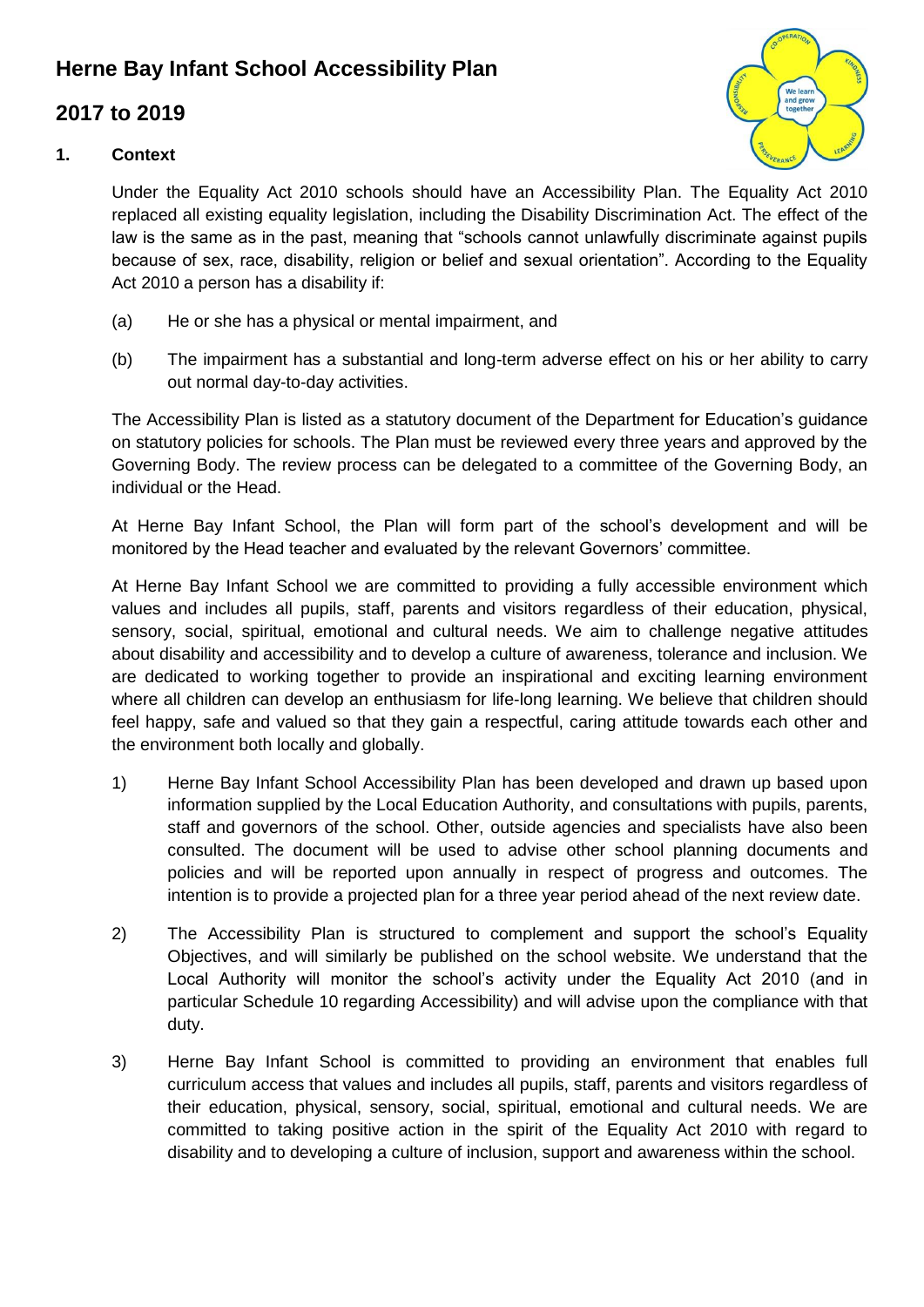- 4) The Herne Bay Infant School Accessibility Plan shows how access is to be improved for disabled pupils, staff and visitors to the school within a given timeframe and anticipating the need to make reasonable adjustments to accommodate their needs where practicable. The Accessibility Plan contains relevant and timely actions to:-
	- Increase access to the curriculum for pupils with a disability, expanding the curriculum as necessary to ensure that pupils with a disability are as, equally, prepared for life as are the able-bodied pupils; (If a school fails to do this they are in breach of their duties under the Equalities Act 2010); this covers teaching and learning and the wider curriculum of the school such as participation in after-school clubs, leisure and cultural activities or schools visits – it also covers the provision of specialist or auxiliary aids and equipment, which may assist these pupils in accessing the curriculum within a reasonable timeframe;
	- Improve and maintain access to the physical environment of the school, adding specialist facilities as necessary – this covers improvements to the physical environment of the school and physical aids to access education within a reasonable timeframe;
	- Improve the delivery of written information to pupils, staff, parents and visitors with disabilities; examples might include hand-outs, timetables, textbooks and information about the school and school events; the information should be made available in various preferred formats within a reasonable timeframe.
- 5) Herne Bay Infant School Accessibility Plan relates to the key aspects of physical environment, curriculum and written information.
- 6) Whole school training will recognise the need to continue raising awareness for staff and governors on equality issues with reference to the Equality Act 2010.
- 7) This Accessibility Plan should be read in conjunction with the following school policies, strategies and documents:
	- Behaviour Policy
	- Curriculum Policies
	- Equal Opportunities Policy
	- Health & Safety Policy
	- Equality Objectives
	- School Prospectus
	- School Plan
	- Special Educational Needs and Disability Policy
- 8) Equality Impact Assessments will be undertaken as and when school policies are reviewed. The terms of reference for all governors' committees will include the need to consider Equality and Diversity issues as required by the Equality Act 2010.
- 9) The Accessibility Plan will be published on the school website.
- 10) The Accessibility Plan will be monitored through the Governor Health and Safety and Premises Monitoring Pair.
- 11) The school will work in partnership with the Local Authority in developing and implementing this Accessibility Plan.
- 12) The Accessibility Plan may be monitored by Ofsted during inspection processes in relation to Schedule 10 of the Equality Act 2010.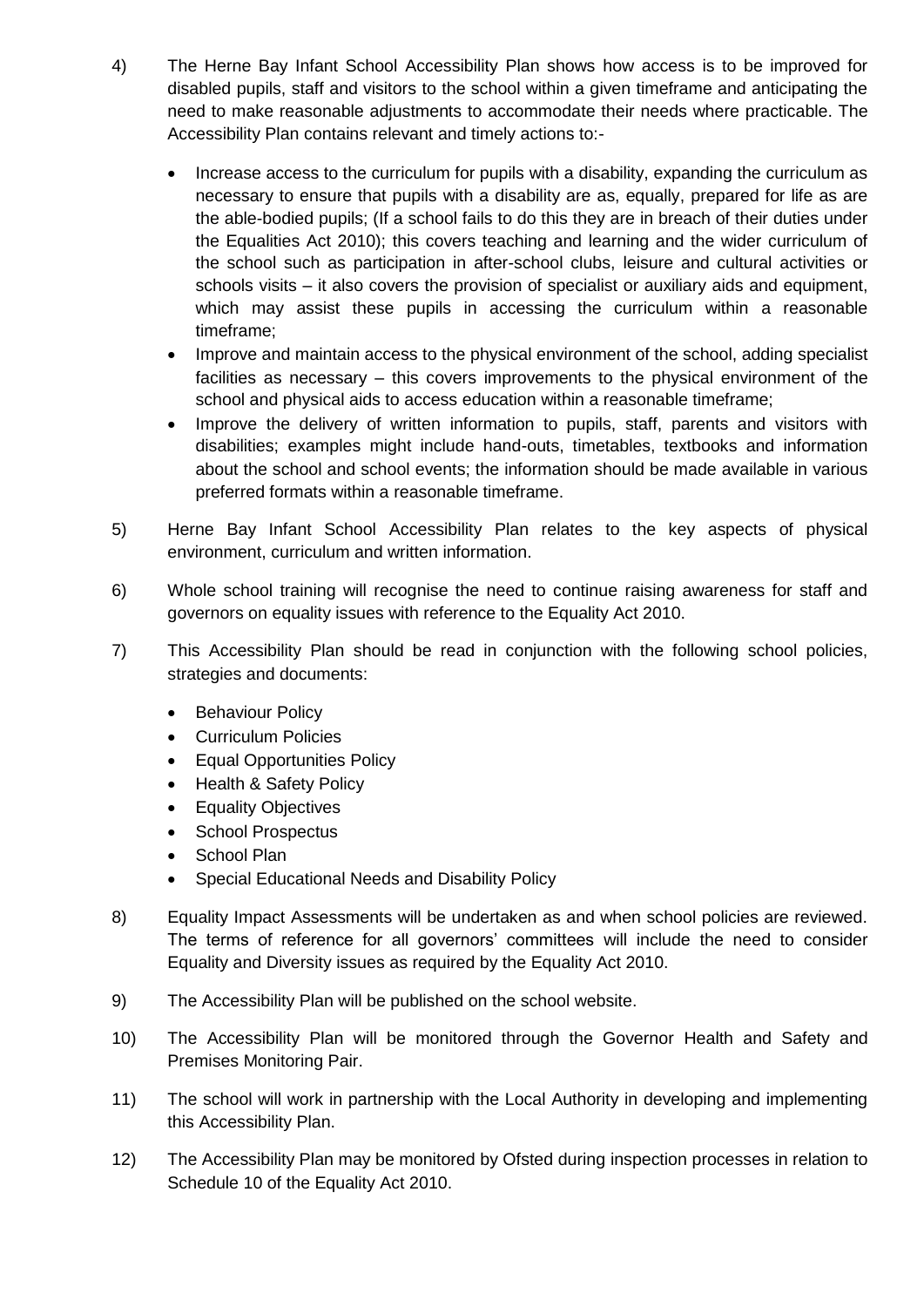#### **2. Aims and Objectives**

Our Aims are to:

- Increase access to the curriculum for pupils with a disability,
- Improve and maintain access to the physical environment
- Improve the delivery of written information to pupils,

Our objectives are detailed in the Action Plan below

#### **3. School Information**

Herne Bay Infant School is a four form entry school in the heart of Heron ward.

We currently have 412 children on roll.

The school has children with a range of disabilities which may include severe and specific learning difficulties, physical disability and medical conditions.

We currently have 8 staff who received training in the use of an Epipen. Specific staff are trained in administering insulin and 4 in supporting tube feeding. 25 staff are competent First Aiders and hold current Paediatric First Aid certificates. All medication is kept in a safe and secure place which has easy access for First Aiders and staff members.

We also have pupils with a range of learning difficulties and communication disorders. This has involved us liaising with a variety of professionals to ensure the best possible education, within our power, for disabled pupils.

When children enter school with specific disabilities the school contacts the Local Authority professionals for assessment, support and guidance for the school and parents.

As a school we have a long history of teaching pupils with a wide range of Special Educational Needs and, without exception, disabled pupils have been fully included in all aspects of school life.

The progress of disabled pupils is vigorously tracked and comparisons are made between the achievement and attainment of these children compared with their peers.

#### **4. Current good practice**

We aim to ask about any disability or health condition in early communications with new parents and carers. For parents and carers of children already at the school, we collect information on disability as part of an annual data collection exercise and an annual survey of parents' views.

#### Physical Environment

Disabled pupils participate in extra-curricular activities. Some aspects of extra-curricular activities present particular challenges, for example: lunch and break times for pupils with social/interaction impairments, after-school clubs for pupils with physical impairments, school trips for pupils with medical needs; there are very few parts of the school to which disabled pupils have limited or no access at the moment.

Some of our school is purpose built to meet the needs of all pupils, whilst other areas are constrained due to the nature of the Victorian building. Provision, in exceptional cases, will be negotiated when the child's specific needs are known. We have a wide range of equipment and resources suitable for the day-to-day use of children in the infant age-range. We will constantly keep under review resource provision. The School Development Plan will be the vehicle for considering such needs on an annual basis.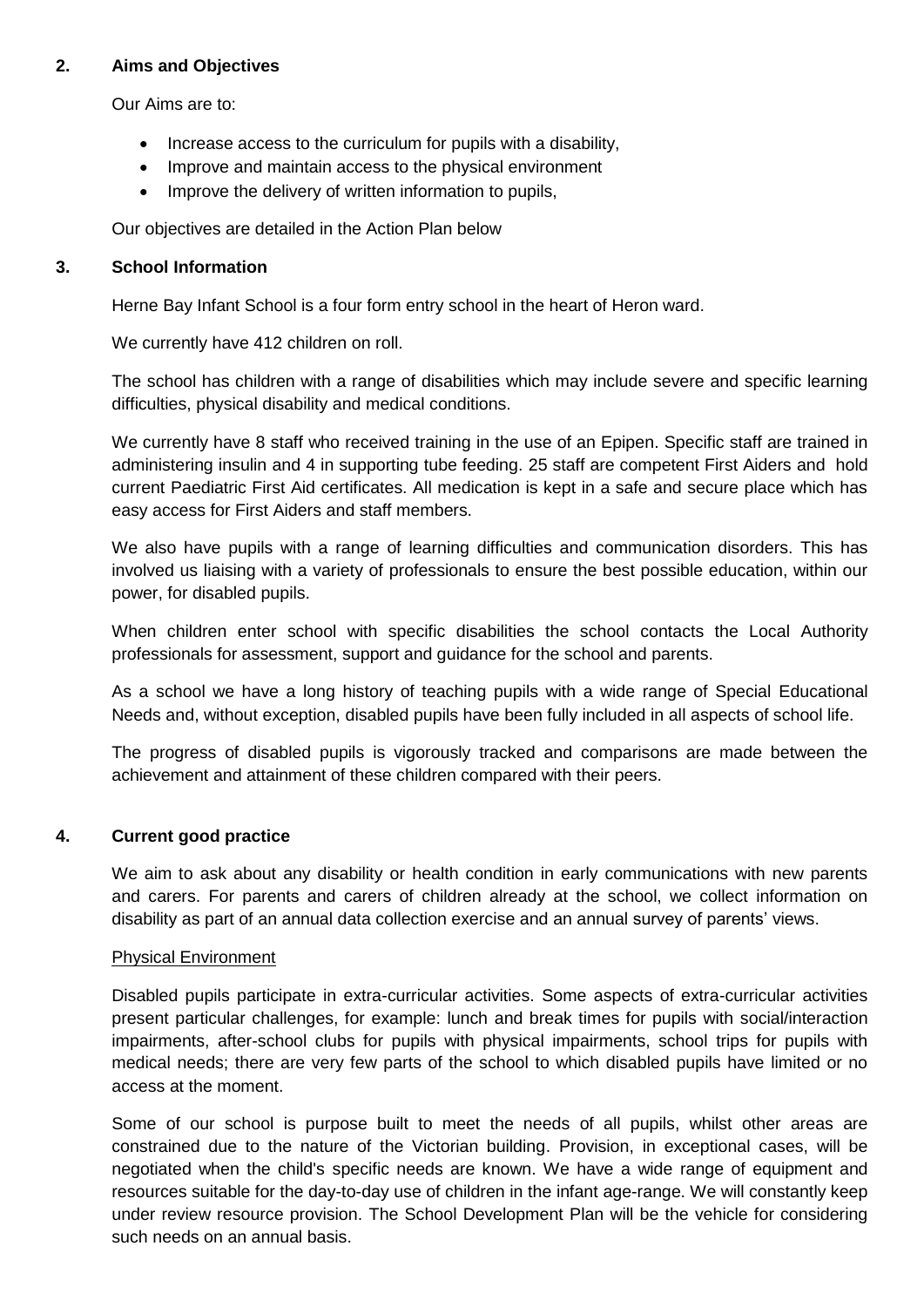#### **Curriculum**

There are areas of the curriculum to which disabled pupils have limited or no access. Some areas of the curriculum present particular challenges, for example: PE for pupils with a physical impairment, science and technology for pupils with a visual impairment, humanities for pupils with learning difficulties. Other issues affect the participation of disabled pupils, for example: bullying, peer relationships, policies on the administration of medicines, the provision of personal care, the presence or lack of role models or images of disabled people, in effect, all the school's policies and procedures, written and unwritten.

Improving teaching and learning lies at the heart of any school's work. Through self-review and Continuous Professional Development, we aim to enhance staff knowledge, skills and understanding to promote excellent teaching and learning for all children. We aim to meet every child's needs within mixed ability, inclusive classes.

It is a core value of the school that all children are enabled to participate fully in the broader life of the school. Consequently, all children have always been permitted to attend age relevant after school clubs, leisure and cultural activities or school visits. The only exception would occur if a child had breached school rules e.g. through aggressive behaviour at a club, when deprivation of club attendance may be used as a suitable short-term sanction and to ensure the safety of other children.

#### Information

Different forms of communication are made available to enable all disabled pupils to express their views and to hear the views of others. Access to information is planned, with a range of different formats available for disabled pupils, parents and staff.

Teachers will always need to be sensitive to presenting materials to children in appropriate formats e.g. reading aloud, interactive whiteboard presentations, etc. should that be necessary. This is a core part of a teacher's work.

#### **5. Access Audit**

The school is a one storey building with wide corridors and access points from outside for KS1 and Foundation Stage classes. There is wide door access to all rooms. The hall is accessible to all. The school was partly rebuilt in a sympathetic style in 1990s, building onto the existing Victorian building hall. Early Years Foundation Stage classes and Nursery are purpose built . Each class in EYFS and Year 1 has access to an outdoor area.

All entrances to the school are flat and all have wide doors fitted. The main entrance features a secure lobby and has been fitted with a low reception hatch, this being fully accessible to wheelchair users. There are disabled toilet facilities available, in the main building and EYFS. All these are fitted with a handrail and a pull emergency cord. There has been a handrail fitted to steps outside the Headteacher's office.

The Nursery has tinted windows to support Visually Impaired children.

The school has internal emergency signage and escape routes are clearly marked.

#### **6. Management, coordination and implementation**

- We will consult with experts when new situations regarding pupils with disabilities are experienced.
- The Governors and Senior Leadership Team will work closely with the Local Education Authority.